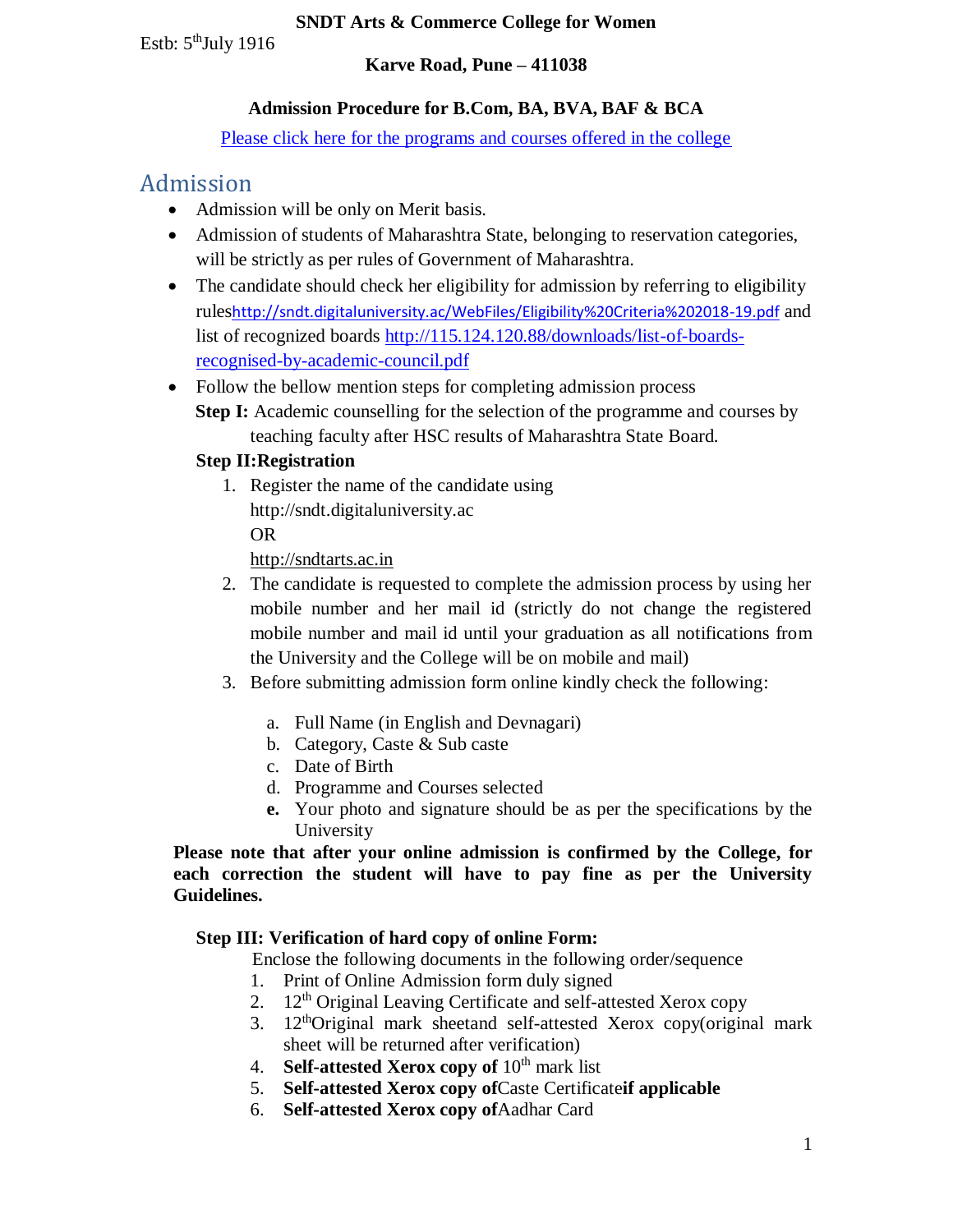- 7. **Self-attested Xerox copy of**Election card / voter id card**if applicable**
- 8. GAP / education gap affidavit, **if applicable**
- 9. Marriage **certificate if applicable**

### **Step IV: Signature of Teaching Faculty**

The candidate will take the signature of the teaching faculty member for verification of courses selected.

### **Step V: Generation of e-token of fee and on line payment**

- 1. Submit the verified admission form in the office
- 2. E-token will be sent on your registered mobile number and registered email id
- 3. **The fees to be paid online by using Debit Card, Credit Card or Net Banking on or before the due date.**
- 4. **If the fees are not paid on or before the due date your online admission will get automatically cancelled and the College will not be responsible for the cancellation of your admission.**
- 5. The student should take the print of the fee receipt from her email and preserve the Original Copy and submit "University Copy" in the College.

**Step VI**: After admission it is mandatory to fill up Anti-ragging form by visiting following link [http://www.antiragging.in/Site/Affidavits\\_registration\\_form.aspx](http://www.antiragging.in/Site/Affidavits_registration_form.aspx) and retain the screen shot of submission.

6. After this your admission process is complete.

**Note**: The reserve category students who wish to avail free ship / Scholarship should fill and submit in the Office the online form on https://mahadbt.gov.in/DBT/#/ on or before the last date. If the students fail to submit the form then she has to pay full fees. The notice will be displayed on the College notice board.

# <span id="page-1-0"></span>Programmes and Courses offered

**Step (i) Selection of compulsory component** 

English Medium – Marathi Medium **Compulsory (CC)** – 1 paper

#### **Compulsory Component (CC)**

| Medium                             | <b>Subject Selection</b>   |
|------------------------------------|----------------------------|
| First Year BA English Medium       | Higher Level English (H.L) |
| First Year BA Marathi Medium       | Lower Level English (L.L)  |
| First Year Commerce English Medium | Higher Level English (H.L) |
| First Year Commerce Marathi Medium | Lower Level English (L.L)  |

**Step (ii)**(Applicable for BA)

## **For selection of Foundation (compulsory for all) Component (FC)**– 2 papers **Semester-I**

F.C.I- History as Heritage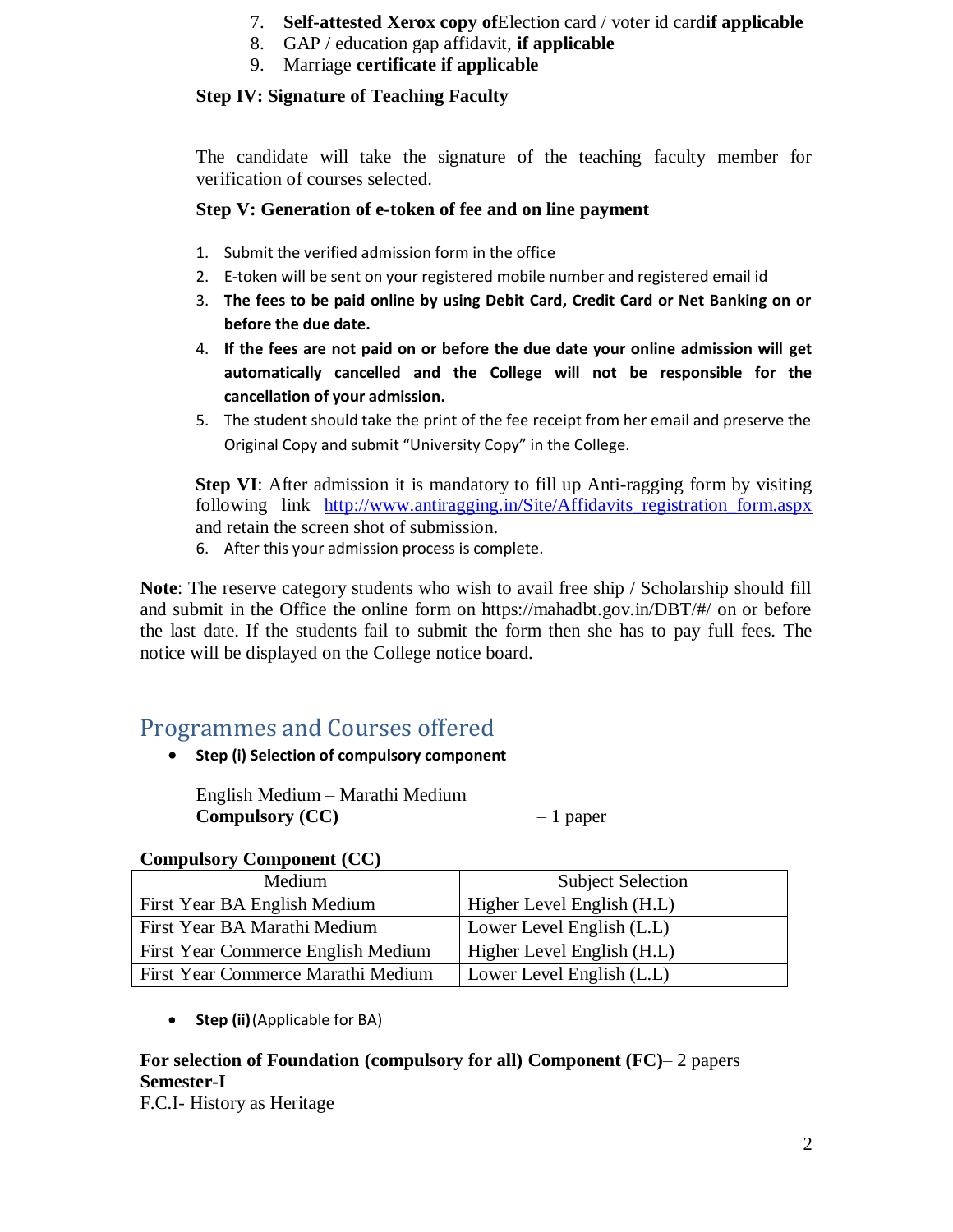F.C.II- Status of Women in Changing India **Semester-II** F.C.III- Personality Development F.C.IV- Environmental Studies

#### **Step (iii)** (Applicable for BA)

**For selection of Specialization Component(DC)& Ancillary Component(AC)**– (2 papers DC& 1 paper (AC)

**Ancillary Component (AC)**

| S. No          | <b>Specialization (DC)</b> | <b>Ancillary Component (AC)</b>     |
|----------------|----------------------------|-------------------------------------|
|                | BA (Marathi)               | Economicsor Geography or Psychology |
|                | BA (Hindi)                 | Economicsor Geography or Psychology |
| 3              | BA (English)               | Economicsor Geography or Psychology |
| $\overline{4}$ | BA (Psychology)            | Marathi or Hindi or English         |
| 5              | BA (Geography)             | Marathior Hindi or English          |
| 6              | BA (Music)                 | Marathior Hindi or English          |
|                | BA (Economics)             | Marathior Hindi or English          |
| 8              | <b>BVA</b>                 | Marathior Hindi or English          |
| 9              | Commerce                   | All subjects compulsory             |
| 10             | <b>BAF</b>                 | All subjects compulsory             |
| 11             | <b>BCA</b>                 | All subjects compulsory             |

**Note:** The **syllabus** is available on [www.sndtarts.ac.in/courses/programs](http://www.sndtarts.ac.in/courses/programs) offered Contact Details: Office 020-25431153 Email: [sndtartspune@gmail.com](mailto:sndtartspune@gmail.com) [\(Goto top\)](#page-0-0)

After completing the admission process of the College, the Students who wish to avail **hostel facility** should contact the hostel superintendent on 020-25432297 or 020- 25433146

Dr. Anand G. Jumle Principal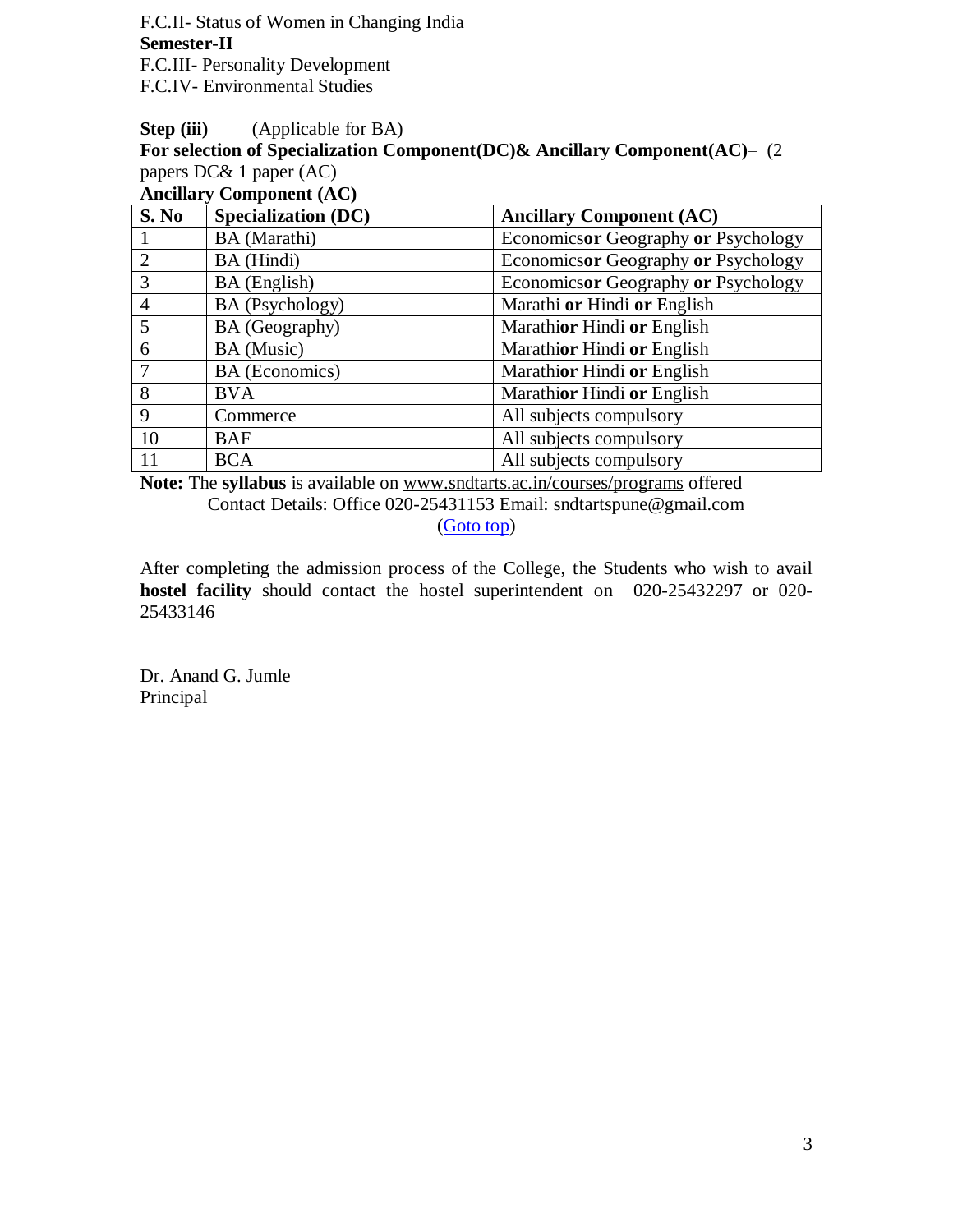**SNDT Women's University** 1, Nathibai Thackersey Road, Mumbai 400 020 Phone: +91 22 2203 1879 +91 22 2201 8226 Fax:



श्रीमती ना. दा. ठाकरसी विद्यापीठ १, नाथीबाई ठाकरसी मार्ग मुंबई ४०० ०२० Telegram: UNIWOMEN Website: sndt.ac.in

Ac/Finance/2018-19/208.

Date: - 04-06-2018

#### CIRCULAR

- To,
	- 1. All Principals of the Colleges conducted by SNDTW University All Directors/Heads/Co-ordinators/In-Charge of the University  $2.$ 
		- Departments at Churchgate, Juhu & Pune Campuses

#### Sub. :- Online Payment Integration for Fees Collection for the Academic Year  $2018 - 19.$

#### Dear Sir/Madam,

In continuation of our earlier Circular No.Ac/Finance/2017-18/204 dated 15-07-2018 regarding the Online Payment Integration for Fees Collection for the Academic Year  $2017 - 18.$ 

All the admission fees for the Academic year 2018-19 will be processed through online payment gateway only.

The training for the same has been given already and will be provided individually to the concerned staff of all the departments.

Any refund for cancellation of admissions will be processed in seven working days after receipt of requisite papers and confirmation from the department/college about cancellation of admission of the said student.

This way we are avoiding collection of demand drafts/cash etc and campaigning to go digital and have a hassle free admission process.

Noncompliance of these instructions will be viewed seriously

(Kashinath T. Shinde) Finance & Accounts Officer

Copy for information :-

- 1. Hon. Vice-Chancellor's secretariat, S.N.D.T. Women's University, Mumbai - 400 020.
- 2. Hon. Pro. Vice-Chancellor's Secretariat, S.N.D.T. Women's University, Mumbai - 400 020.
- 3. The Registrar, S.N.D.T. Women's University, Mumbai 400 020.
- 4. The Director, B.C.U.D., S.N.D.T. Women's University, Mumbai 400 020.
- 5. The Controller of Examination, S.N.D.T. Women's University, Mumbai 400 020.
- 6. The University Librarian, S.N.D.T. Women's University, Mumbai 400 020.

Copy for Finance & Accounts Section record :-

1. Finance & Accounts Section - Standing Order File.

CIRCULAR - ONLINE PAYMENT INTEGRATION FOR FEES.

**S.N.D.T. Women's University** UniSuite ORC-Online Receipt Counter **Online Fees Payment Process:**